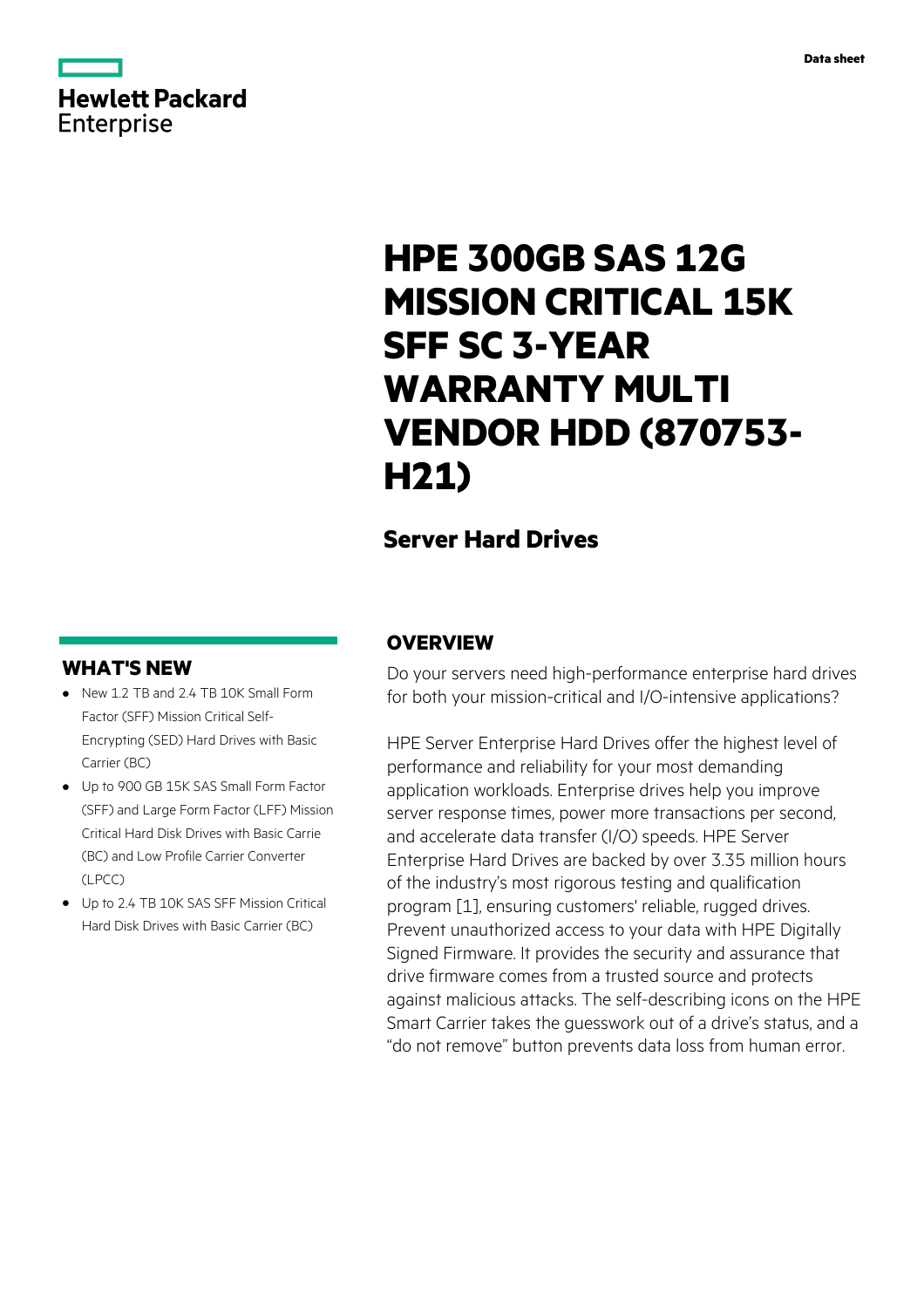### **FEATURES**

### **Performance and Reliability for Any Workload**

HPE Server Enterprise Hard Drives are ideal for transaction processing, database applications, Big Data analytics, and high-performance computing.

Broad portfolio of customized solutions provide up to 2.4 TB of storage.

Efficient drives provide power for space constrained data centers.

Latest 12G SAS interface for increased performance.

Stable and consistent portfolio of drives offering long life cycles and steady supply.

## **Technical specifications HPE 300GB SAS 12G Mission Critical 15K SFF SC 3 year Warranty Multi Vendor HDD**

| <b>Product Number</b>              | 870753-H21                                                                                                                                        |
|------------------------------------|---------------------------------------------------------------------------------------------------------------------------------------------------|
| <b>Platform Supported</b>          | HPE Apollo/Integrity/SGI                                                                                                                          |
| <b>Interface</b>                   | SAS                                                                                                                                               |
| Workload                           | Enterprise                                                                                                                                        |
| <b>Drive Rotation Speed (RPM)</b>  | 15K                                                                                                                                               |
| <b>Form factor</b>                 | SFF                                                                                                                                               |
| <b>Drive Technology (Fill)</b>     | Air                                                                                                                                               |
| <b>Format type</b>                 | 512n                                                                                                                                              |
| <b>Carrier type</b>                | Smart Carrier (SC)                                                                                                                                |
| Capacity                           | 300 GB                                                                                                                                            |
| <b>Height</b>                      | 0.62 in 15.6 mm                                                                                                                                   |
| <b>Product Dimensions (metric)</b> | 12.7 x 25.4 x 21.92 cm                                                                                                                            |
| Weight                             | 1.36 kg                                                                                                                                           |
| Warranty                           | HPE Server Enterprise Hard Drives have a 3-year limited warranty regardless of the warranty period for<br>the system in which they are installed. |